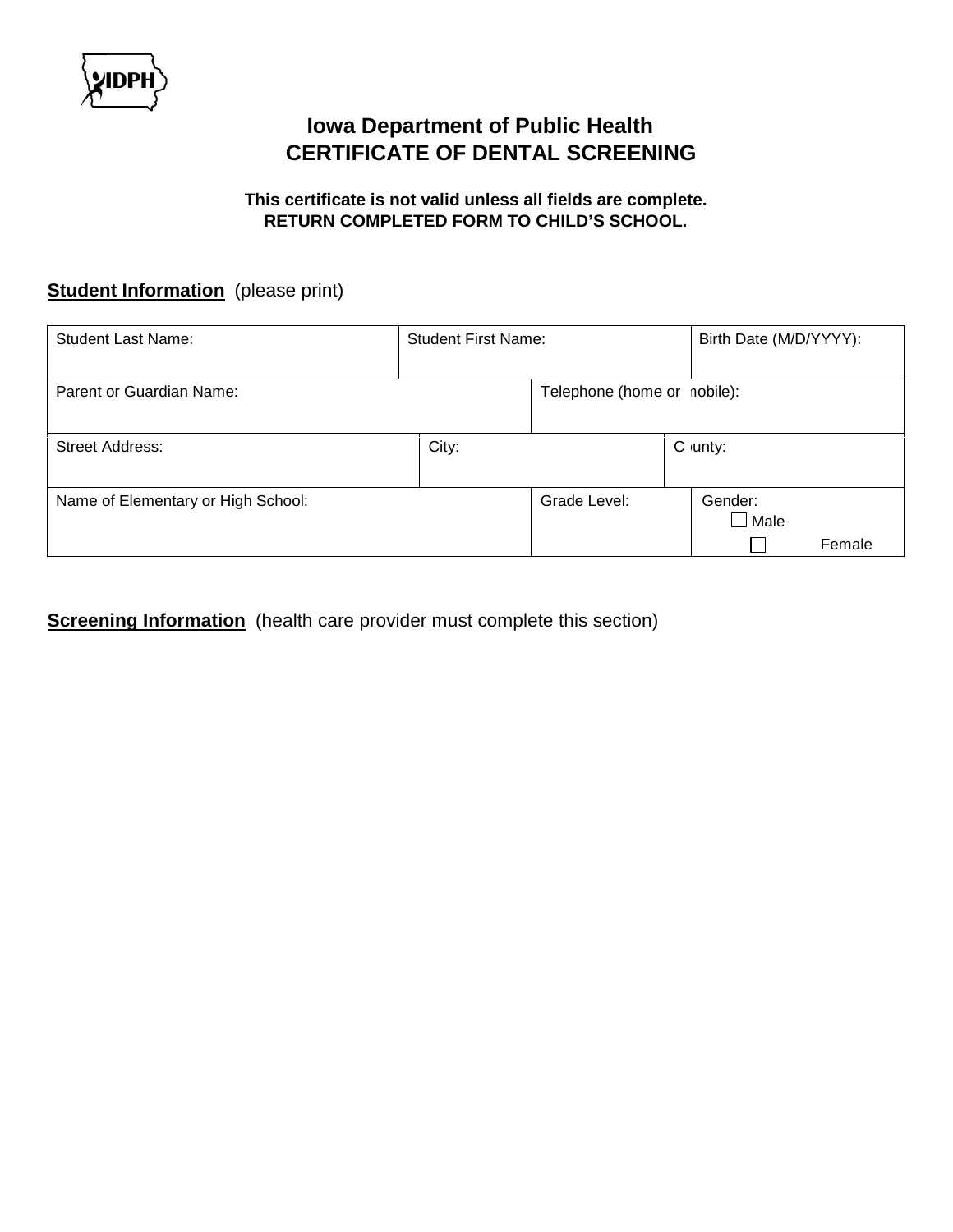| <b>Date of Dental Screening:</b>                                                                                                                                                                                                                                                                                                                                            |  |  |  |
|-----------------------------------------------------------------------------------------------------------------------------------------------------------------------------------------------------------------------------------------------------------------------------------------------------------------------------------------------------------------------------|--|--|--|
| Treatment Needs (check ONE only based on screening results, prior to treatment services provided):                                                                                                                                                                                                                                                                          |  |  |  |
| No Obvious Problems – the child's hard and soft tissues appear to be visually<br>healthy and there is no apparent reason for the child to be seen before the next routine dental<br>checkup.                                                                                                                                                                                |  |  |  |
| <b>Requires Dental Care</b> – tooth decay <sup>1</sup> or a white spot lesion <sup>2</sup> is suspected in one or<br>more teeth, or gum infection <sup>3</sup> is suspected.                                                                                                                                                                                                |  |  |  |
| <b>Requires Urgent Dental Care</b> – obvious tooth decay <sup>1</sup> is present in one or more teeth, there is<br>evidence of injury or severe infection, or the child is experiencing pain.                                                                                                                                                                               |  |  |  |
| <sup>1</sup> Tooth decay: A visible cavity or hole in a tooth with brown or black coloration, or a retained root.<br><sup>2</sup> White spot lesion: A demineralized area of a tooth, usually appearing as a chalky, white spot or white line near the<br>gumline. A white spot lesion is considered an early indicator of tooth decay, especially in primary (baby) teeth. |  |  |  |
| <sup>3</sup> Gum infection: Gum (gingival) tissue is red, bleeding, or swollen.<br>Screening Provider (check ONE only);                                                                                                                                                                                                                                                     |  |  |  |
| $DDS/DMD$ $\Box$ RDH $\Box$ MD/DO $\overleftrightarrow{PA}$<br>RN/ARNP (High school screen must be provided by DDS/DMD or RDH)                                                                                                                                                                                                                                              |  |  |  |
| Phone:<br>Provider Name: (please print)                                                                                                                                                                                                                                                                                                                                     |  |  |  |
| <b>Provider Business Address:</b>                                                                                                                                                                                                                                                                                                                                           |  |  |  |
| of Provider or Recorder*:<br><b>Signature and Credentials</b><br>Date:                                                                                                                                                                                                                                                                                                      |  |  |  |
| *Recorder: An authorized provider (DDS/DMD, RDH, MD/DO, PA, or RN/ARNP) may transfer information onto this form from another<br>health document. The other health document should be attached to this form.                                                                                                                                                                 |  |  |  |

A screening does not replace an exam by a dentist. Children should have a complete examination by a dentist at least once a year. **RETURN COMPLETED FORM TO CHILD'S SCHOOL.**

*Iowa Department of Public Health Oral Health Center 515-242-6383 866-528-4020 www.idph.state.ia.us/ohds/OralHealth.aspx A designee of the local board of health or Iowa Department of Public Health may review this certificate for survey purposes.*